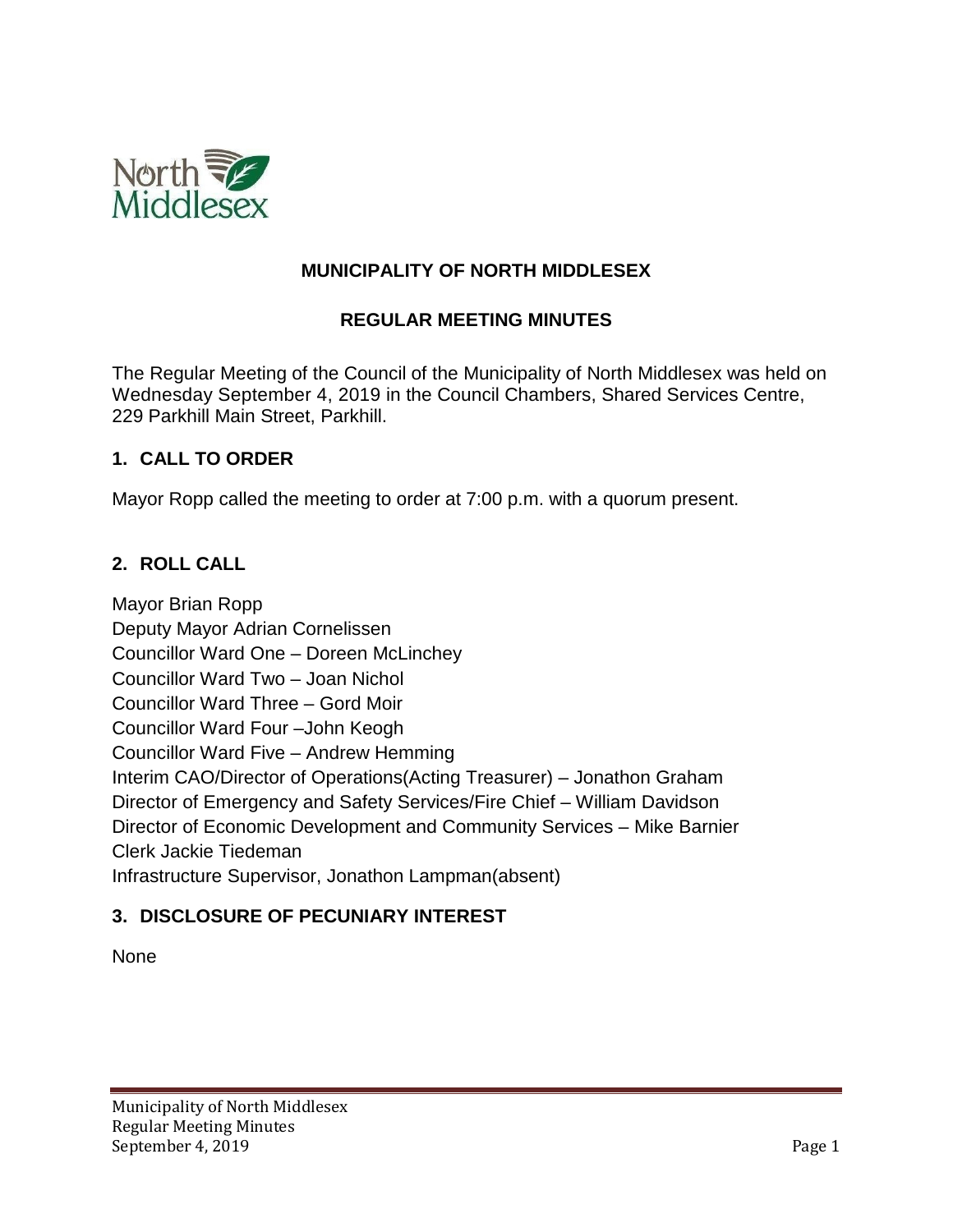### **4. MINUTES OF PREVIOUS MEETINGS**

### **MOTION #211/2019**

**MOIR/KEOGH:** That the August 14<sup>th</sup> Regular, Public and Court of Revisions Meeting Minutes be approved as presented.

CARRIED

# **MOTION #212/2019**

**NICHOL/HEMMING**: That the Regular Meeting adjourn to Public Meeting to consider planning applications at 7:01 p.m.

CARRIED

The Regular Meeting resumed at 7:26 p.m.

### **5. DELEGATIONS**

None

### **6. PUBLIC MEETING**

7:00 p.m. See separate minutes for Public Meeting and Committee of Adjustment

Regular Meeting resume following the planning portion of the agenda at 7:26 p.m.

### **7. DEPARTMENTAL REPORTS**

a. Tender Results for Dewar-Thompson and  $16<sup>th</sup>$  Concession Drain – Infrastructure Supervisor, Jonathan Lampman

### **MOTION #213/2019**

**HEMMING/CORNELISSEN**: That Council receive this report and direct staff to award the construction of the Dewar-Thompson and 16<sup>th</sup> Concession Drains Tender to JHL Excavating Inc. in the amount of \$83,067.24 (including HST)

CARRIED

b.Request to Appoint Engineer – Henderson Drain

### **MOTION #214/2019**

**MCLINCHEY/MOIR**: That Council receive this report and appoint Spriet Associates as Engineer to the Henderson Drain.

CARRIED

Municipality of North Middlesex Regular Meeting Minutes September 4, 2019 Page 2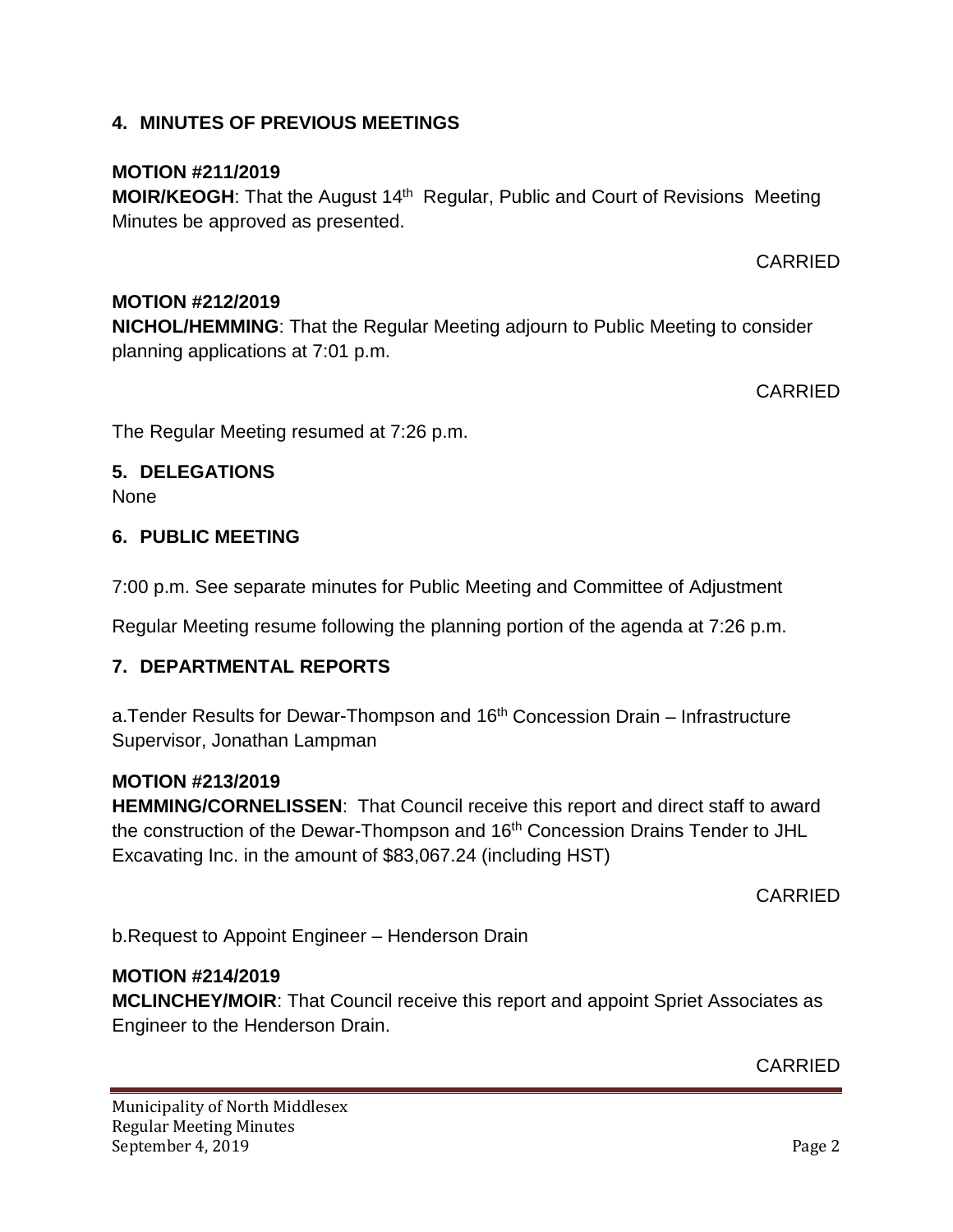c.Report on Fire Prevention Services agreement with Middlesex Centre – Director of Emergency and Safety Services/Fire Chief, William Davidson

Following the presentation of the report, Chief Davidson extended his appreciation to Council for his employment with the Municipality over the past four years. He will ensure the CAO has all the required information to maintain the level of service in this department. He will continue to be available remotely until the end of September which is when he is officially resigned.

Mr. Davidson extended to Council three initiatives that he felt, as Chief, should be duly considered in the near future: Re-name Union Street in Parkhill due to the structure of the street being dissected by the Cameron Gillies Drain and has caused confusion when responding to calls in this area; Green Light Signage to remind motorists that these are volunteer fire fighters responding for duty; and increased safety devices installed at the intersection of Nairn Rd/Centre Rd where numerous accidents continue to occur.

Other items noted included various long term capital projects Council should continue to consider each year during the budgeting process.

Council inquired into the status of the Open Air Burn By-law. Chief Davidson advised that the By-law was drafted however his recommendation would be to have the new Fire Chief review prior to council consideration.

Council also extended their appreciation for everything Chief Davidson has achieved during his employment with the Municipality.

# **MOTION # 215/2019**

**HEMMING/KEOGH**: Be it resolved that Council direct Mayor and Clerk to execute the Middlesex Centre Fire Prevention Service Agreement.

# CARRIED

# **8. PASSING OF ACCOUNTS**

Compilation of accounts from August 8 - 30, 2019 in the amount of \$700,894.05

# **MOTION #216/2019**

**NICHOL/MCLINCHEY**: Be it resolved that the following Bills and Accounts be approved for payment in the amount of \$700, 894.05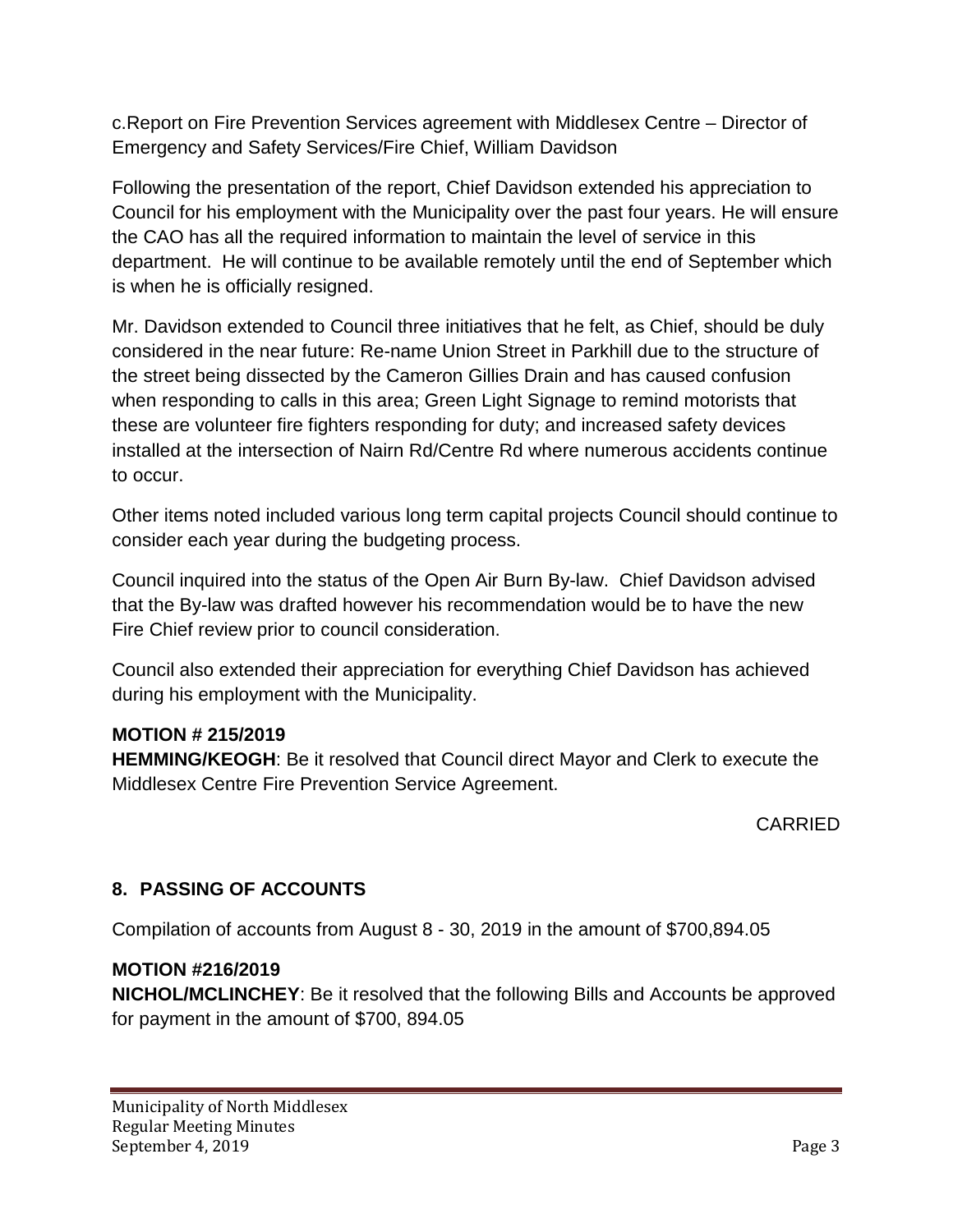General Cheques \$289,014.34 Direct Deposit \$292,564.51 On-line/PAP \$119,315.20

CARRIED

Deputy Mayor Cornelissen asked the Interim CAO the policy on employee education and training being paid for by the municipality and if the employee has obligation to remain with the organization.

Mr. Graham replied that certain education and training is mandatory to provide to staff and other education requests would be discretionary with the Supervisor. The operational budgets makes provision each year for this.

# **9. COMMITTEE REPORTS**

a.Lake Huron Primary Water Supply Joint Mgmt Board (Cr. Hemming)

b. ABCA (Deputy Mayor Cornelissen) Deputy Mayor Cornelissen advised that he had a tour of North Middlesex relating to the CA last week and it was very informative.

- c. BWRA (Cr. McLinchey)
- d. EDAC (Cr. Moir)
- e. LSAC (Cr. Nichol)
- f. Recreation Committee (Cr. Hemming)
- g. Water/Wastewater Committee (Cr. Moir)
- h. Policies Review Committee (Cr. Nichol)

i. Fire Committee (Cr. Keogh) Staff are in the process of scheduling a meeting for September in which both the District Chiefs can be present.

j. OCWA Client Advisory Board (Jonathon Graham)

### **10.CORRESPONDENCE**

a.ABCA letter of response to Hon. Jeff Yurek and request for meeting (action: receive and file)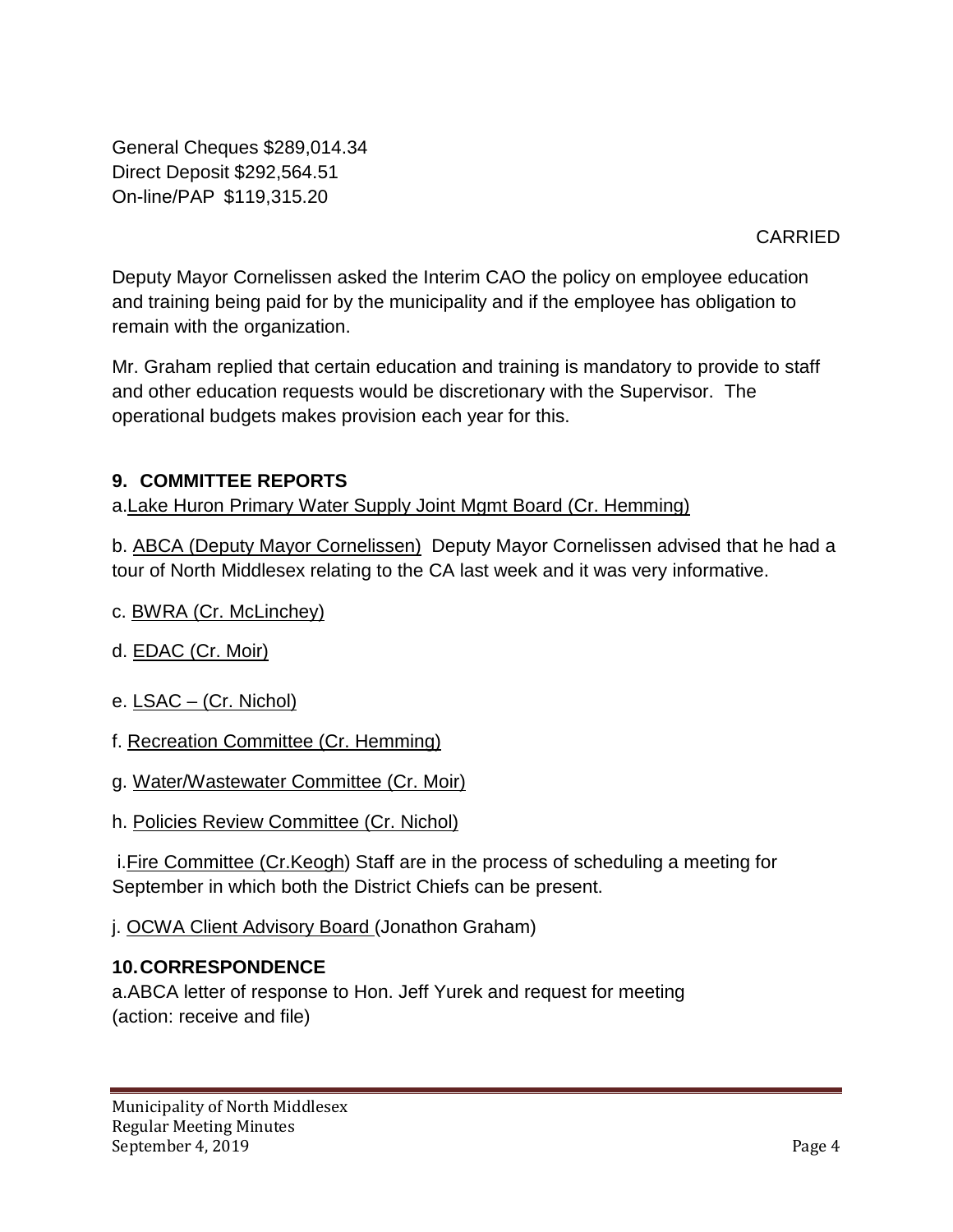b.Norfolk County request for Provincial response to address Gas Well Issues (action: receive and file)

c.Town of Bradford West Gwillimbury – Support to their local legion for endorsing the Never Forgotten National Memorial (action: receive and file)

d.Enbridge Gas Notice to Customers (action: receive and file)

e. Adelaide Metcalfe – Notice of Zoning Amendment Application – 4602 Egremont Dr (action: no concerns – receive and file)

f.Canadian Hemp Farmers Alliance – Request to sign their Sustainable Development Campaign Form (action: receive and file)

g. Scott and Jennifer MacKichan – request for reconsideration of decision for minor variances and waiving of fees (action: Council cannot overturn COA decisions – consideration of waiving of fees)

# **MOTION #217/2019**

**NICHOL/CORNELISSEN**: That Council does not waive the fees required for the minor variances.

### CARRIED

h.NMDHS-Academic Awards Celebration October 3 at 7:30 p.m. (action: receive and appoint Cr to attend) - Councillor McLinchey offered to attend.

i. Thank you card from Katie Ferguson Fair Ambassador (action: receive and file)

# **11.OTHER OR URGENT BUSINESS**

a.Draft policy to amend School Crossing Guard Procedure – Clerk Jackie Tiedeman

The Clerk reviewed the few minor changes made to the current policy and that the changes were mainly to ensure continuity in language in various documents.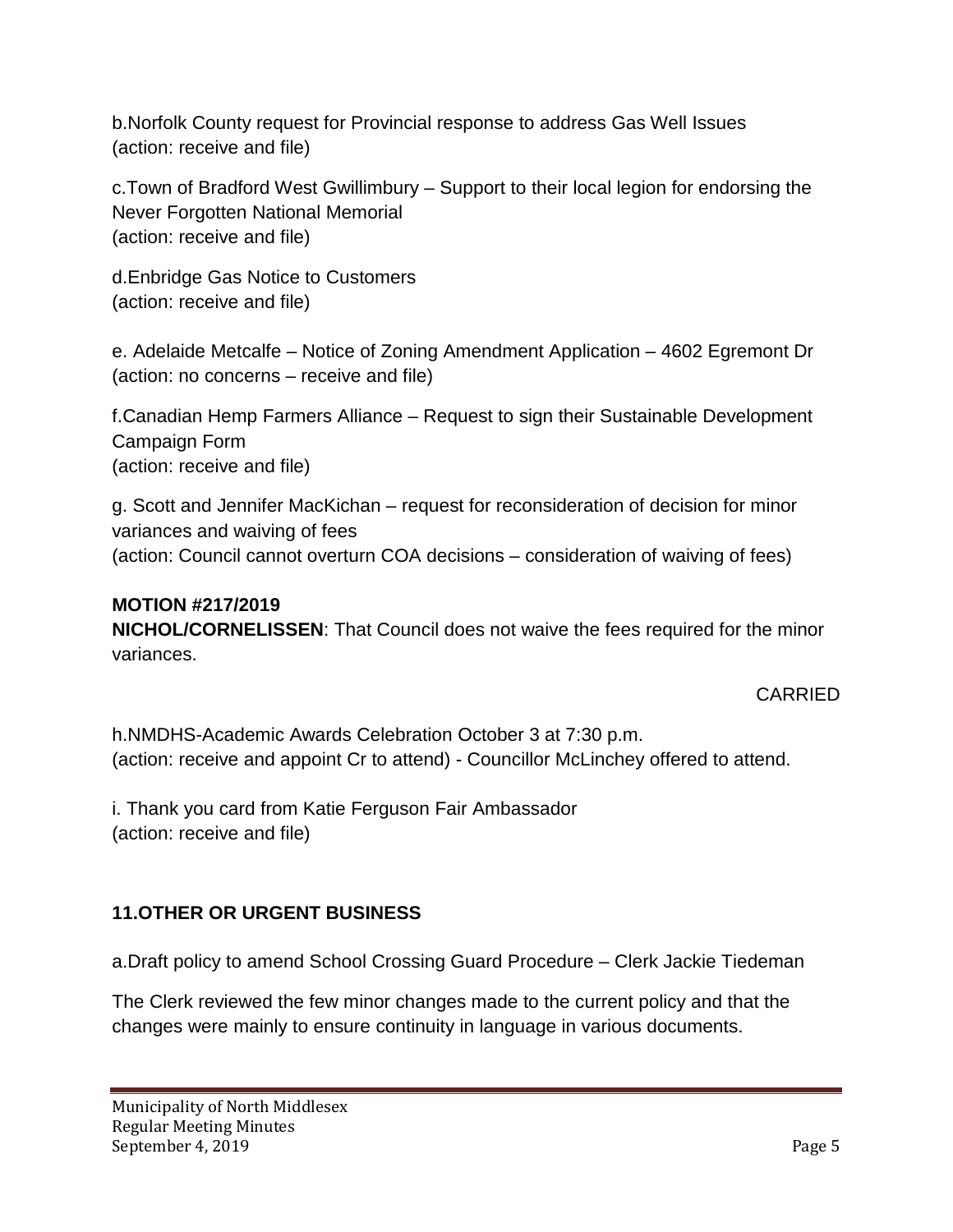### CARRIED

# **12.COMMUNICATIONS** (including County Council)

Mayor Ropp and Deputy Mayor Cornelissen both replied to Chief Davidson's comments regarding additional safety devices at the intersection of Nairn Rd and Centre Road. Ongoing discussions are in progress with the County Engineer on this matter. Deputy Mayor Cornelissen also indicated that he had discussions at the recent AMO conference on options available as well. It was noted that there are some municipalities in other Counties participating in pilot projects with devices such as illuminating stop signs etc. however they are not currently allowed under the regulations.

Deputy Mayor Cornelissen mentioned Canada's Outdoor Farm Show being held in Woodstock next week. Several councillors indicated an interest in attending.

# **13.CLOSED MEETING (UNDER SECTION 239 OF THE** *MUNICIPAL ACT)*

#### **MOTION #219/2019**

**KEOGH/HEMMING:** That the Regular Meeting adjourn to Closed Meeting at 8:00 p.m. under the following exception:

Labour Relation or Employee Negotiations – Update on CUPE Negotiations

CARRIED

# **14.CONSIDERATION OF MATTERS ARISING FROM CLOSED MEETING MOTION #220/2019**

**MOIR/HEMMING:** That Closed Meeting adjourn and return to Regular Meeting at 8:25 p.m. with one recommendation.

CARRIED

### **MOTION #221/2019**

**NICHOL/MOIR:** Whereas on June 30, 2019 the collective agreement between the Corporation of the Municipality of North Middlesex and the Canadian Union of Public Employees, Local 4448 expired,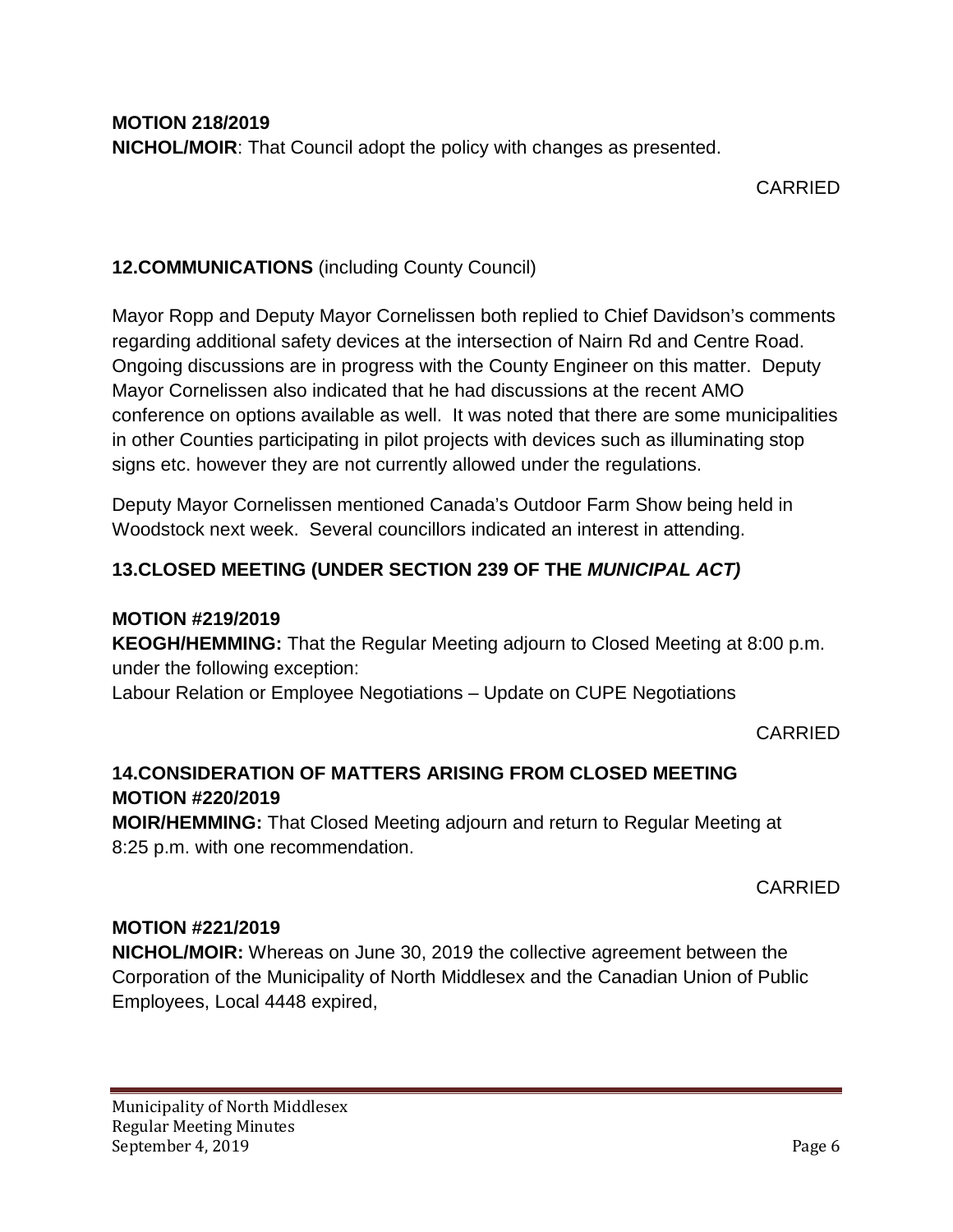Whereas on May 8, 2019 during an In Camera Meeting under Section 239 of the Municipal Act, the Council authorized municipal staff to engage in collective bargaining negotiations with Local 4448;

Whereas on May 13,16,17, June 4 and August 13, 2019 Municipal staff engaged in negotiations with Local 4448 for a successor collective agreement within the financial mandate as set by Council;

Now therefore be it resolved that the Council authorize the Mayor and Chief Administrative Officer to ratify the revised collective agreement with Local 4448.

### CARRIED

### **15.READING OF BY-LAWS**

a. By-law #57 of 2019 – ZBA (Temporary Use By-law) for 3900 Elginfield Road b. By-law #58 of 2019 – Agreement with Middlesex Centre to provide Fire Protection **Services** c. By-law #59 of 2019 – Confirming By-law

#### **MOTION #222/2019**

**HEMMING/MCLINCHEY:** That By-laws # 57-59 of 2019 be read first and second time.

#### CARRIED

**MOTION #223/2019 CORNELISSEN/MOIR:** That By-law #57-59 of 2019 be read a third and final time.

CARRIED

# **16.ADJOURNMENT MOTION #224/2019 MCLINCHEY/KEOGH:** That the meeting adjourn at 8:26 p.m.

CARRIED

MAYOR

CLERK

Municipality of North Middlesex Regular Meeting Minutes September 4, 2019 Page 7

\_\_\_\_\_\_\_\_\_\_\_\_\_\_\_\_\_\_\_\_\_\_\_\_\_\_\_\_\_

\_\_\_\_\_\_\_\_\_\_\_\_\_\_\_\_\_\_\_\_\_\_\_\_\_\_\_\_\_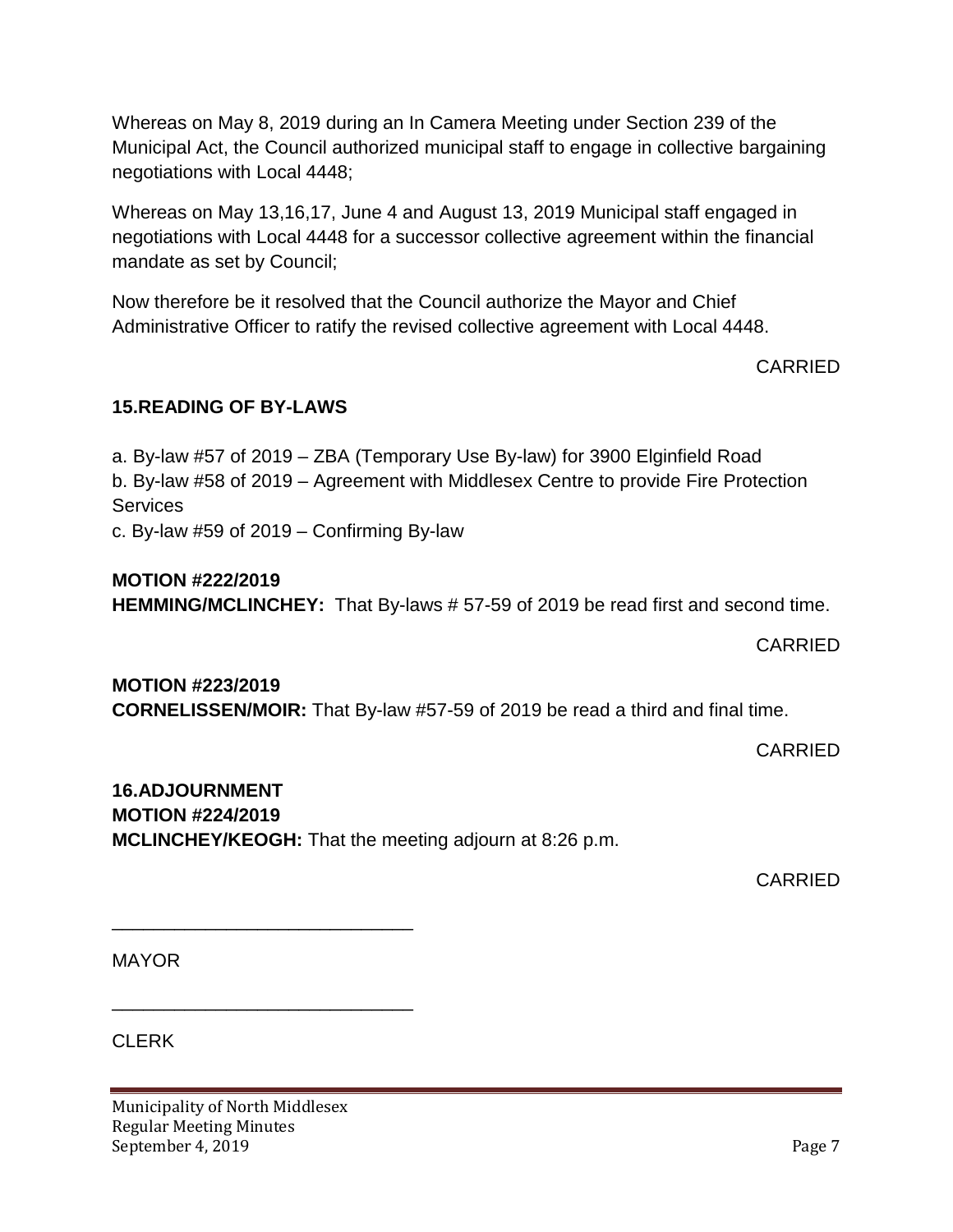

#### **MUNICIPALITY OF NORTH MIDDLESEX PUBLIC MEETING MINUTES**

A Public Meeting was held on Wednesday September 4, 2019 at 7:00 p.m. in the Council Chambers, Shared Services Building, Parkhill to consider planning applications with a quorum present.

### **ROLL CALL**

Present:

Mayor Brian Ropp Deputy Mayor Adrian Cornelissen Councillor Ward One – Doreen McLinchey Councillor Ward Two – Joan Nichol Councillor Ward Three – Gord Moir Councillor Ward Four – John Keogh Councillor Ward Five – Andrew Hemming Interim CAO/Director of Operations, Jonathon Graham Director of Emergency and Safety Services, William Davidson Director of Economic Development and Community Services, Mike Barnier Clerk, Jackie Tiedeman Infrastructure Supervisor, Jonathon Lampman(absent) Planner Stephanie Poirier

### **DISCLOSURE OF PECUNIARY INTEREST**

### None

The Clerk provided an introduction to the Public Meeting which disclosed the purpose of the meeting, that comments expressed and written material presented are a matter of public record available for full disclosure and that if a member of the public wished to be notified of a decision on applications being heard this evening that a written request must be submitted to the Municipality.

Municipality of North Middlesex Public Meeting Minutes 1 and 1 and 1 and 1 and 1 and 1 and 1 and 1 and 1 and 1 and 1 and 1 and 1 and 1 and 1 and 1 and 1 and 1 and 1 and 1 and 1 and 1 and 1 and 1 and 1 and 1 and 1 and 1 and 1 and 1 and 1 and 1 and 1 and 1 Sept. 4, 2019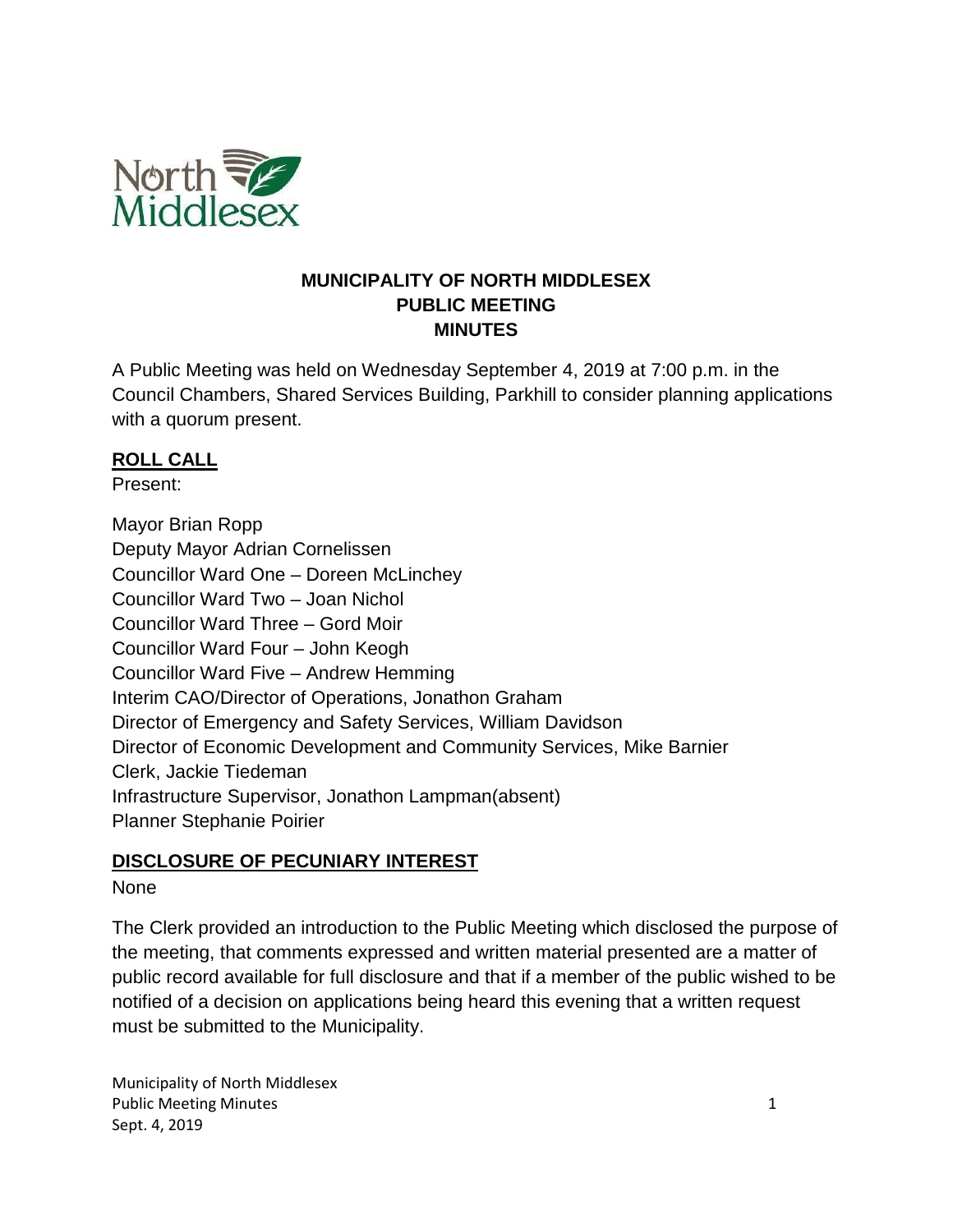# **7:00 p.m. – Application for Zoning By-law Amendment (ZBA 9/2019) 3900 Elginfield Road**

Planner Stephanie Poirier advised that the above application was deemed complete on August 6, 2019 and circulated to agencies as well as property owners in accordance to the requirements of the Planning Act.

Description of Land: Con 5 ECR Part Lot 17 RP 22R2680 Part 1 3900 Elginfield Rd Twp of McGillivray Owner: Parkhill Meats Ltd

The purpose of the Temporary Use Zoning By-law (ZBA 9-2019) is to allow a storage container and mobile office trailer to be located in the front yard on a rural industrial parcel of land for a period of three years for the purpose of temporarily accommodating an increased amount of employees and additional storage until a building expansion is completed. In order to recognize the Temporary Use, the lands will be rezoned from 'Rural Industrial (M3) Zone' to 'Rural Industrial Exception 12 (M3-12 (t) Zone' for a period of three years. When the Temporary Use By-law expires after three years' time, the lands will return to the 'Rural Industrial (M3) Zone.

# **WRITTEN OR ORAL SUBMISSIONS**

- ABCA –No concerns
- North Middlesex Building Department None
- Public Comments none
- Oral Submissions at meeting None

Staff advised that storage containers are permitted accessory use within the Rural Industrial (M3) Zone in the rear or interior side yard. The purpose of the temporary use in regards to the storage container is to allow it to be located in the front yard in close proximity to the existing building. The storage container and the mobile office trailer will not be stacked, and will not exceed 3m in height. Staff note that with the exception of the placement of the structure in the front yard, it is in conformity with the requirements of the Zoning By-law for this use.

Municipality of North Middlesex Public Meeting Minutes 2 Sept. 4, 2019 Staff noted that a mobile office trailer is not a use that is currently permitted within the Rural Industrial (M3) Zone. The official plan states that the Municipality may pass a